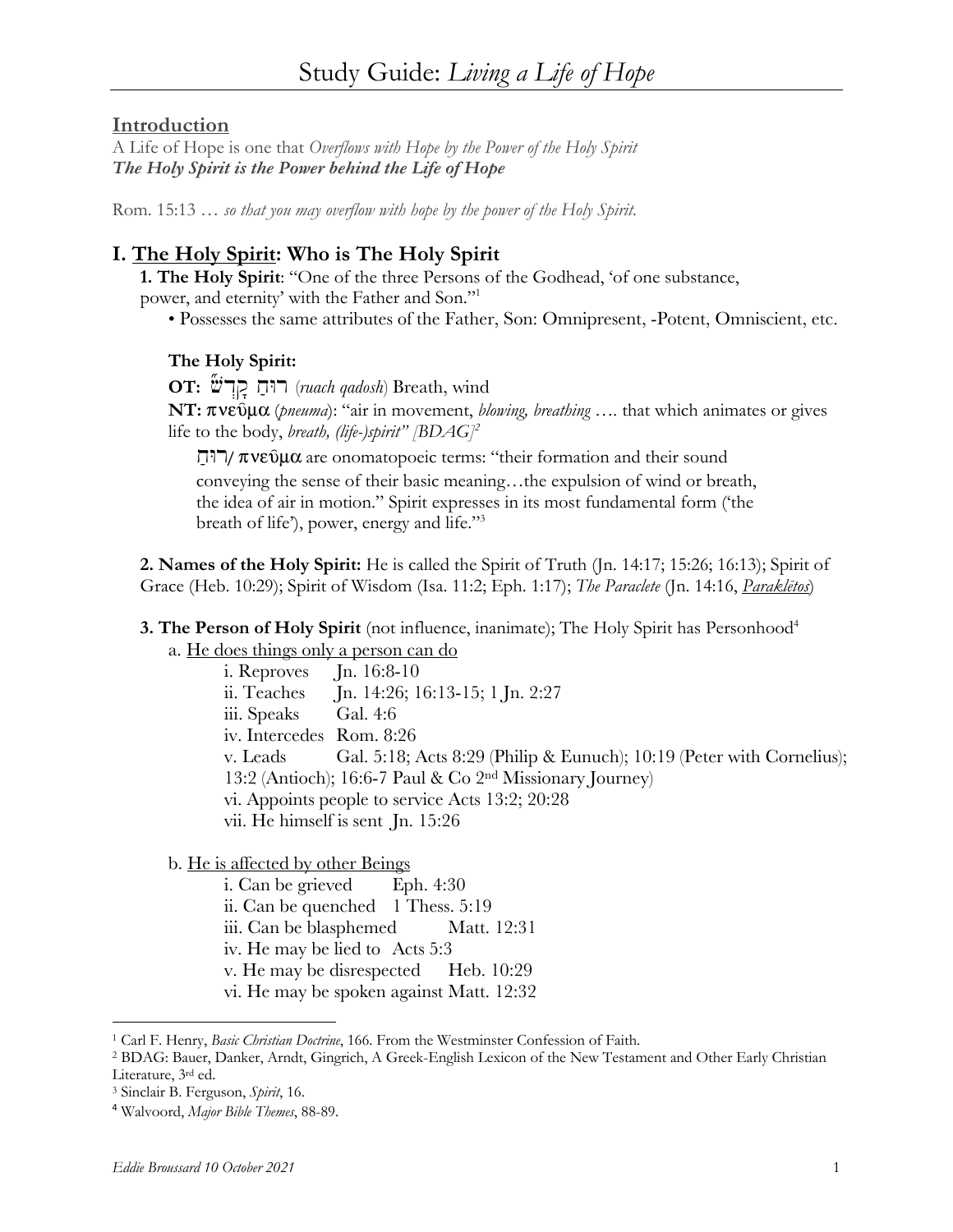# c. Terms Applied to Him Imply Personality

- a. He is called "another Comforter" Jn. 14:16-17, 26; 16:7
- b. He is called a Spirit as is the God Jn. 4:24
- c. Though Spirit is a neuter noun often the masculine (not neuter) form of the pronoun is used for the Holy Spirit (Jn. 14:16-17; 16:7-15)

## **II. The Ministry of the Holy Spirit in Our Lives**

**1. Regeneration:** Jn. 3:3-8; Tit. 3:5

**2. Baptism:** 1 Cor. 12:13- Brought into the Body of Christ and Possess the Spirt of

God; Rom. 6:1-4 Baptized with Christ into His Death; union with Christ by His Spirit

**3. Sealing:** Eph. 1:13; 4:30; 2 Cor. 1:22

**4. Indwelling:** 1 Cor. 6:19; Rom. 8:9,11. We are the dwelling place of God by His Spirit<sup>5</sup>

**5. Filling:** Eph. 5:18

• "Keep on being filled" Present middle Imperative.

**6. Gifts of the Holy Spirit:** 1 Cor. 12; Rom. 12:4-8; 1 Cor. 7:7; 1 Pet. 4:10-11.

**7. Walking in the Spirit:** Gal. 5:16-22

# **III. The Fruit of the Spirit in Our Lives**

**1. The Fruit of the Spirit,** Gal. 5:22-24 A Life of Hope is a Life characterized by**: Love** (*agapē*)**:** " 1. the quality of warm regard for and interest in another, *esteem, affection, regard, love.*"6 *Love hopes all things* (1 Cor. 13:7)- Hope gives durability to our love. Love endures all things. Love doesn't give up, out!

**Joy** *(chara*): "The experience of gladness... a person or thing that causes joy..."<sup>7</sup> Hope of my certain future, certain access to heaven's resources now gives me Joy that is independent of my circumstances! I have access to God's Presence, Power, Provision in any circumstance, and even in Suffering I know He is Good. Joy! Jn. 16:24

**Peace** (*eirēnē*)**:** "a state of concord, *peace, harmony…*"8 Trusting in the God of Hope produces peace. Hope gives peace in the midst of uncertainty, threat, vulnerability; that peace strengthens others. People want to be around people who are not only peaceful, but peace makers. Isa. 26:3; Rom. 15:13

**Patience** (*macrothumia*): "1. state of remaining tranquil while awaiting an outcome, *patience, steadfastness, endurance….* 2. state of being able to bear up under provocation, *forbearance, patience* toward others."9 Hope strengths us for patient endurance. We don't suffer or grieve like those who have no hope.

<sup>&</sup>lt;sup>5</sup> **uovi** (bis) in Jn. 14:2, 23. Jesus went to prepare  $\mu$ óv $\alpha$ *i* in heaven for Believers. The Spirit came to earth to build in Believers a  $\mu$ ov $\dot{\eta}$  for the Father and Son to dwell.

 $6$  BDAG, "αγάπη."

 $7$  Ibid., "χαρά"

<sup>&</sup>lt;sup>8</sup> Ibid, "ειρήνη"

<sup>&</sup>lt;sup>9</sup> Ibid, "μακροθυμία"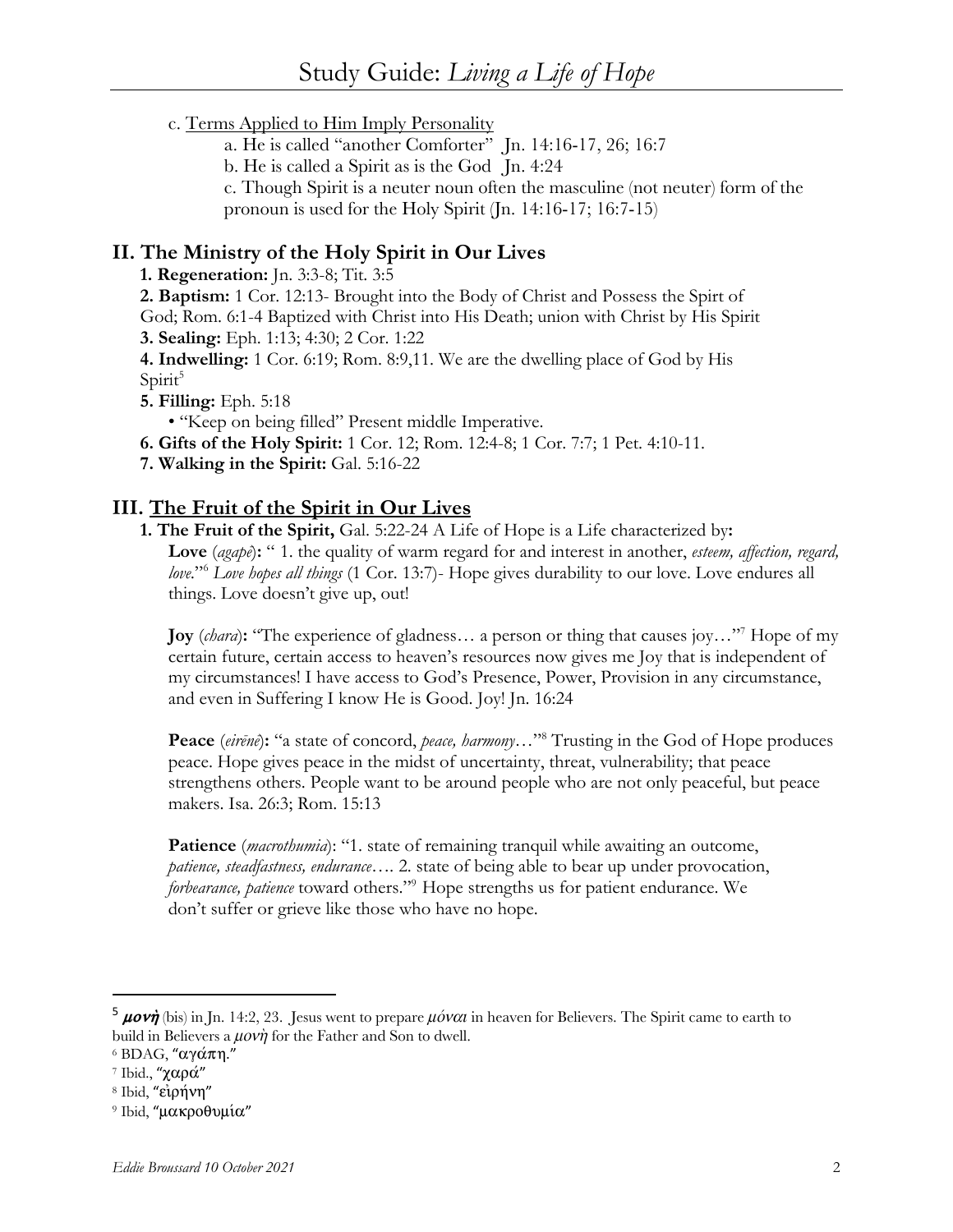**Kindness** (*chrēstotēs*): 1. uprightness in one's relations with others, *uprightness*… 2. the quality of being helpful or beneficial, *goodness, kindness, generosity."10* Being helpful or beneficial to others.

**Goodness** (*agathōsunē*)**:** "interest in the welfare of others."11 People full of Hope and of the Holy Spirit are good … they do good Acts 9:36; 10:38; Rom. 2:7; Gal. 6:9-10; 1 Pet. 2:15, 20; 3:17.

**Faithfulness** *(pistos*): "faithfulness, reliability, fidelity, commitment."12 People of hope keep their word! Lk. 16:10

**Gentleness** (*prautēs*): "the quality of not being overly impressed by a sense of one's selfimportance, gentleness, humility, courtesy, consideration, meekness"<sup>13</sup>

• Gentleness is more than power under control. It is a selfless use of power to protect, nurture and provide for. Gentleness is a power or strength that is expressed through mercy, grace, compassion, and love.

• Gentleness is not "weakness;" it is strength expressed when our security and significance are anchored Christ. Hope settles our hearts, so we don't have to use power to prove something about ourselves.

**Self-Control** (*enkrateia*): "restrain of one's emotions, impulses, or desires, selfcontrol."14 When we are filled with Hope and God's Spirit, we will exercise selfcontrol. Prov. 25:28. People feel secure around people who have self-control.

### **2. The Fruit of Colaboring with the Spirit in the Work of The Father's Kingdom**

Jn. 15:16 *I have chosen you … that you should go and bear fruit and that your fruit should remain …* 

**• This is the fruit of People, the lives of others.**

**•** Rom. 15:12: *And again, Isaiah says, "The Root of Jesse will spring up, one who will arise to rule over the nations; the Gentiles will hope in him.*" **Quote:** Isa. 11:10 and 42:4 in LXX<sup>15</sup>

What did Jesus say just before he left the world:

Acts 1:8 *But you will receive power when the Holy Spirit comes on you; and you will be my witnesses in Jerusalem, and in all Judea and Samaria, and to the ends of the earth."*

Hope will always take us to the ends of the earth!

<sup>10</sup> Ibid, "χρηστότης"

<sup>&</sup>lt;sup>11</sup> Ibid, "άγαθωσύνη"

<sup>&</sup>lt;sup>12</sup> Ibid, "πίστις."

<sup>&</sup>lt;sup>13</sup> Ibid, "πραύτης."

<sup>&</sup>lt;sup>14</sup> Ibid, "εγκράτεια"

<sup>&</sup>lt;sup>15</sup> Isa. 42:4 LXX: Και επι τω ονόματι αυτού έθνη ελπιού Rom. 15:12 (NT) επι αυτώ έθνη ελπιούσιν.